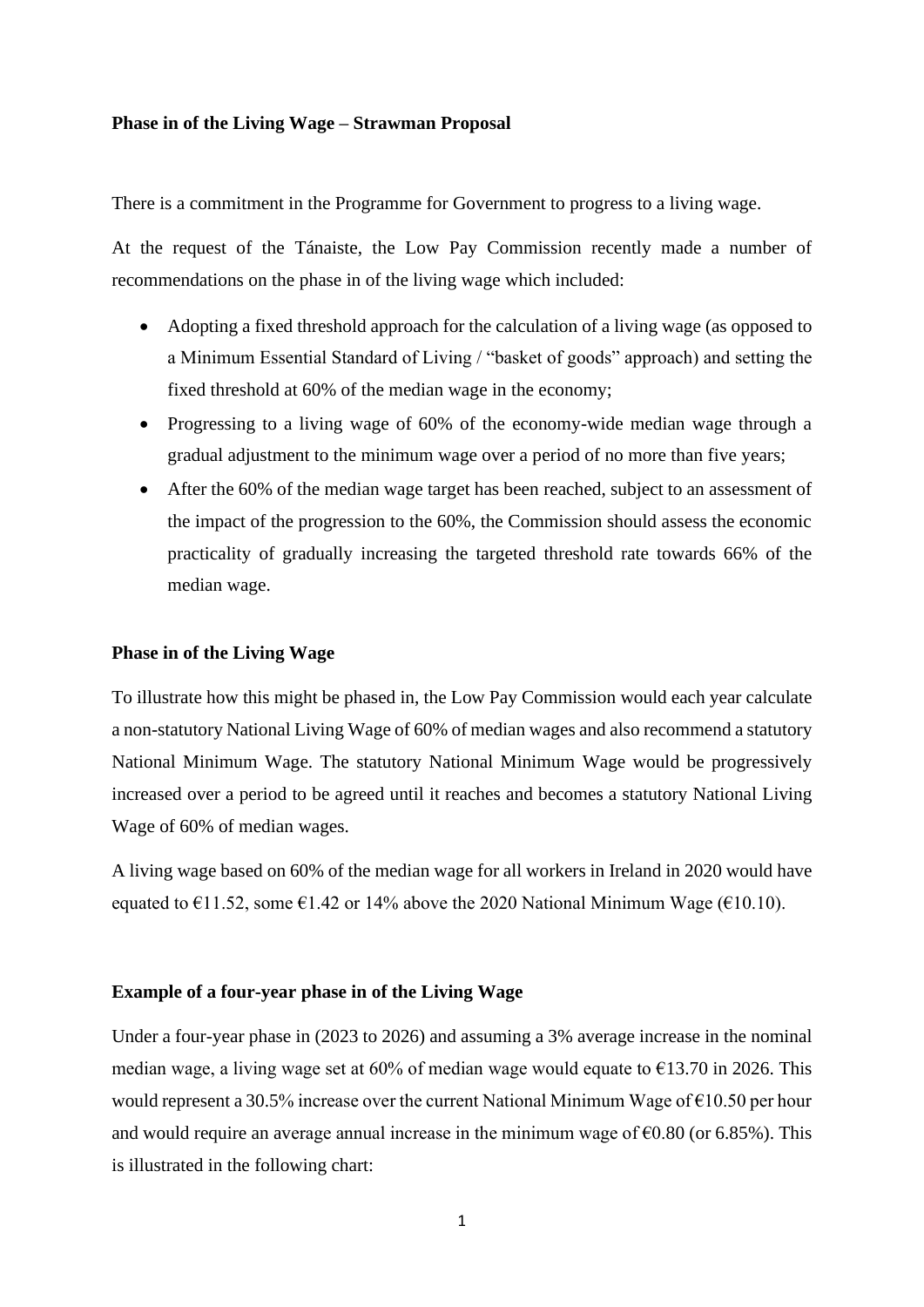

**Required Changes to National Minimum Wage to Reach 60% of Median Wages Over 4 Years (Assuming 3% Annual Increase in the Median Wage to 2026)\***

|                               | 2022   | 2023            | 2024            | 2025            | 2026            |
|-------------------------------|--------|-----------------|-----------------|-----------------|-----------------|
| <b>Median Hourly Earnings</b> | €20.29 | €20.90          | €21.53          | €22.17          | €22.84          |
| 60% Threshold                 | €12.17 | €12.54          | €12.92          | €13.30          | €13.70          |
| Annual Adjustment             |        | $\epsilon$ 0.80 | $\epsilon$ 0.80 | $\epsilon$ 0.80 | $\epsilon$ 0.80 |
| NMW progressing to LW         | €10.50 | €11.30          | €12.10          | €12.90          | €13.70          |

**\*** *Chart and figures taken from the Low Pay Commission's Living Wage Report*

These figures are for illustrative purposes only. They illustrate what linear adjustments would be needed for the National Minimum Wage to reach 60% of median wage by 2026, under the assumption of a 3% rate of growth in the nominal median wage. A living wage set at 60% of median wage would be reflective of wage levels at the time and the performance of the wider economy and labour market and would ebb and flow with the economic cycle.